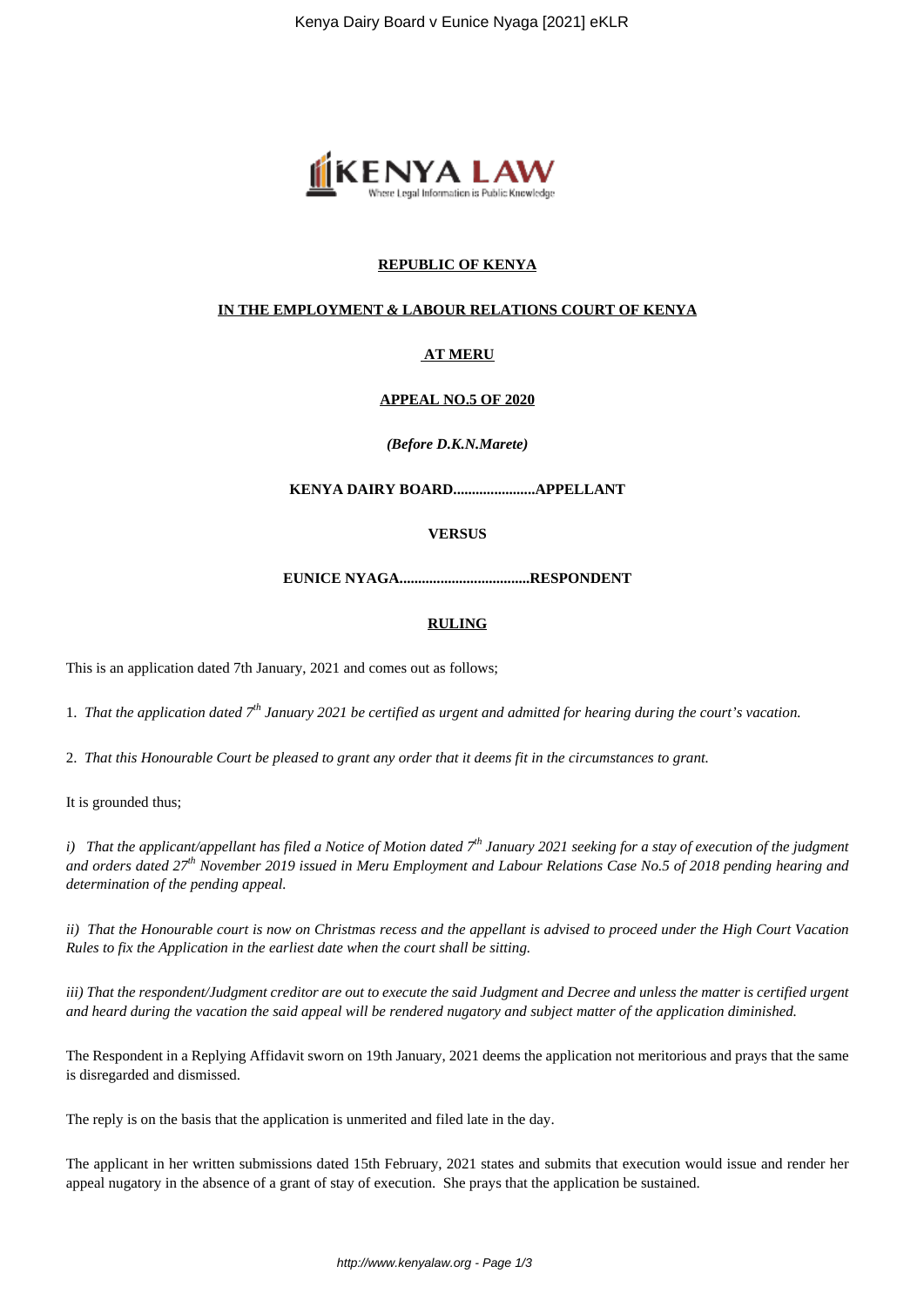The Respondent's further case is that a similar application was filed by the applicant and orders were denied by the trial court on 13th February, 2020 and this ruling is the subject matter of this appeal.

Her other submission is that at all times, the applicant was aware of the suit, she was served but ignored to enter appearance. Interlocutory judgment was thereon entered in the matter.

Further, they instructed State Law Office who entered appearance on 28th January, 2019 and these were engaged on various notices and overtures for settlement out of court. These were frustrated by the respondent/Applicant with an intent on delay.

The Respondent in answer further avers that the frustrations in negotiations and settlement of the matter caused her to face the matter for formal proof, a process which was lawful and procedural.

All this time, the Applicant was aware of the court proceedings and only came in with an application for setting aside of the decree and consequential orders. This was coupled with a search for stay of execution with a view to frustrating her realization of the fruits of judgment.

In the penultimate, the respondent's case is that the applicant has failed to annex the order sought to be stayed as required of order 22 rule 6 Civil Procedure Rules, 2010. Again, this application was made and dismissed by this court for being unmeritorious.

She also cites inordinate delay which is unreasonable and has not been explained by the applicant. No reason has been forwarded to explain inadvertent delay to file this application for stay of execution.

A look at the respective cases of the parties tilts this in favour of the Applicant. This is because she is deserving of a hearing at the other level. The circumstances under which interlocutory judgment was entered in this matter make it a one man show. The other party, the Applicant was not heard, or at all.

The right to be heard is fundamental and sacrosanct. It is not deniable. A denial of the same can only be had on extremely glaring grounds. This is not the case here. The delay and inertia involved is excusable in the interest of justice- this is the right to a hearing.

Overall, the circumstances of this case dictates enforcements of a further hearing of the matter. It is our onus to grant this opening to the applicant.

I am therefore inclined to allow the application with orders that each party bears the costs of the application of the same.

# **DATED AND DELIVERED AT NYERI THIS 26TH DAY OF JULY, 2021.**

## **D.K.Njagi Marete**

#### **JUDGE**

### Appearances

1. Mr.Kieti instructed by State Law Office for the Appellant/Applicant.

2. Mr.Mwiti instructed by Joshua Mwiti Law Advocate for the Respondent.

**MONS** While the design, structure and metadata of the Case Search database are licensed by Kenya Law under a Creative Commons